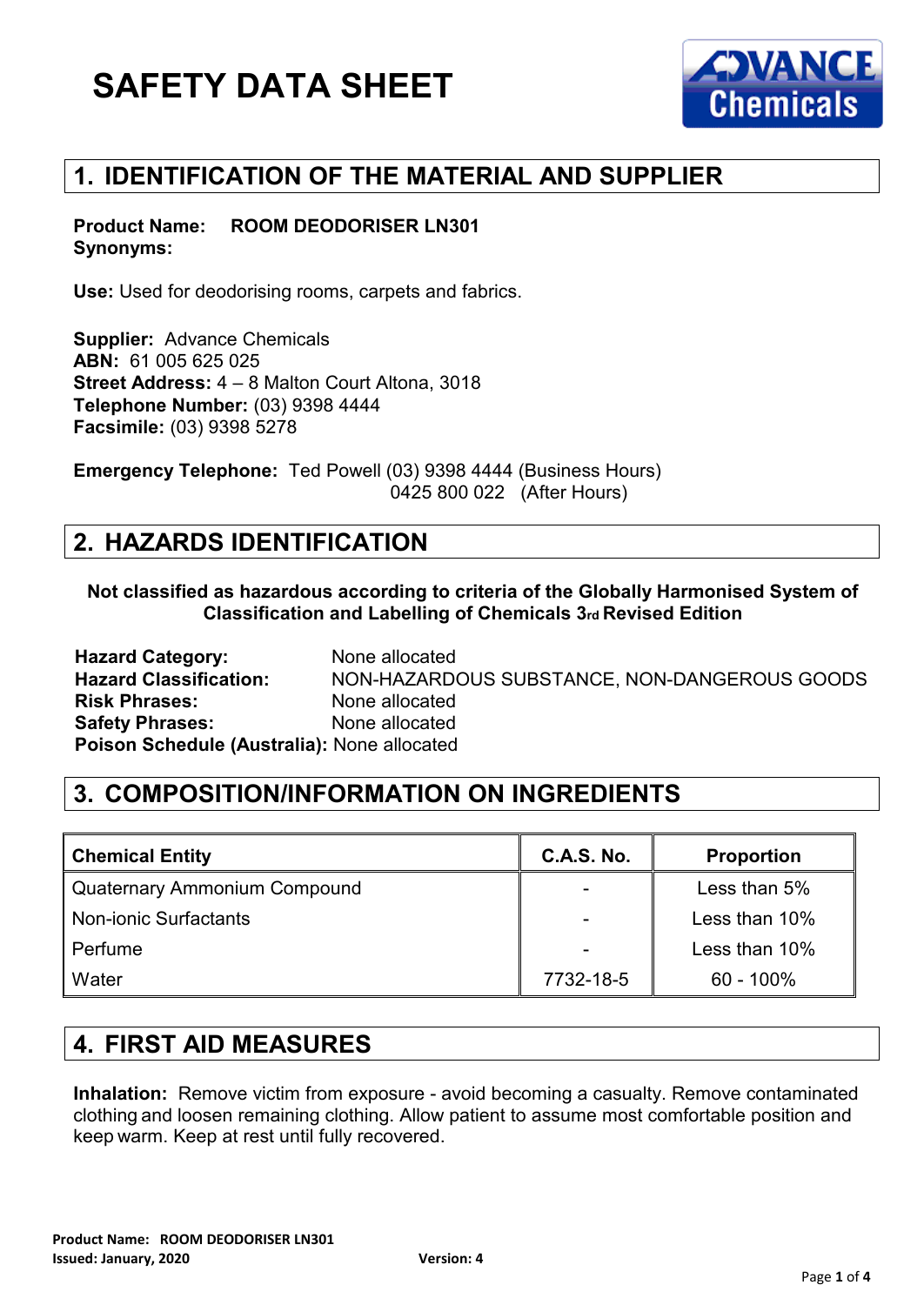

**Skin Contact:** Immediately remove contaminated clothing and wash skin with water. Launder clothes before reuse.

**Eye Contact:** Immediately hold eyes open and flood with water for at least 15 minutes or until irritation subsides. See a doctor if irritation persists.

**Ingestion:** Immediately rinse mouth with water. If swallowed do NOT induce vomiting. Give a glass of water.

**Notes to Doctor:** Treat symptomatically.

### **5. FIRE FIGHTING MEASURES**

**Specific Hazards:** Non- combustible material **Fire- fighting advice:** No particular fire or explosion hazard

**Suitable Extinguishing Media:** All extinguishing agents can be used ( water, dry chemical, carbon dioxide, foam and sand).

**Hazchem Code:** None allocated

**Flammability:** This product is not flammable.

#### **6. ACCIDENTAL RELEASE MEASURES**

Minor spills should be contained and mopped up quickly to prevent an accident. For large spills, contain using sand or soil. Absorb using sand, soil, vermiculite or some other inert material. Collect and seal in properly labelled containers for disposal. Refer to State Land Waste Authority for disposal. Flush area with water.

#### **7. HANDLING AND STORAGE**

**Handling advice:** Not classified as a Dangerous substance for the purpose of transport, storage or handling. No special requirements.

**Storage advice:** Keep dry and avoid spillage.

#### **8. EXPOSURE CONTROLS/ PERSONAL PROTECTION**

#### **Occupational Exposure Limits:**

None assigned.

**Engineering Controls:** No special ventilation or engineering controls are required under normal use conditions.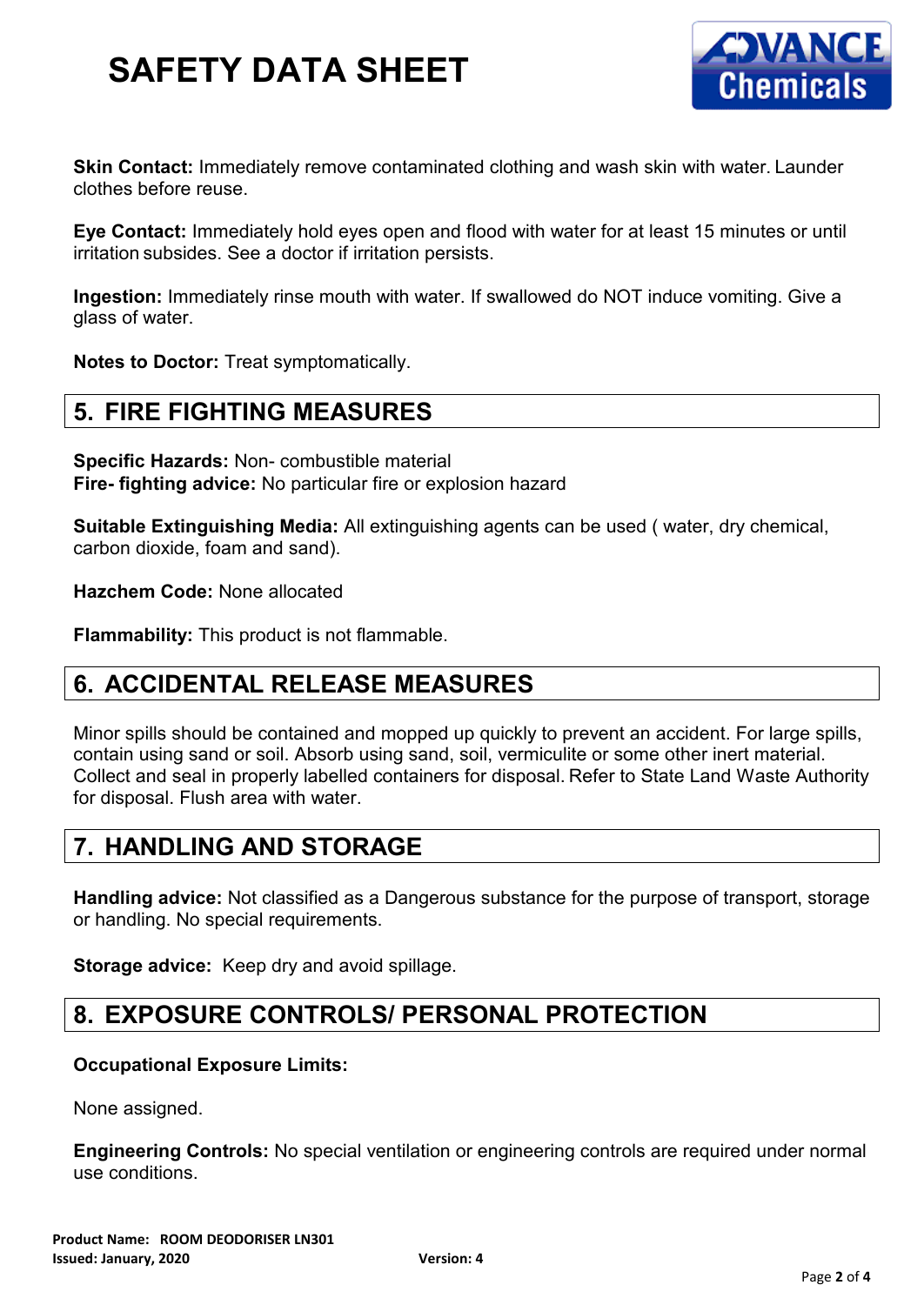

**Personal Protection Equipment:** Not normally required. The use of safety goggles is recommended.

# **9. PHYSICAL AND CHEMICAL PROPERTIES**

**Appearance:** Undyed liquid with pleasant perfume. **Boiling Point: > 100°C Melting Point:** Not known **Flash Point:** Non flammable **Vapour Pressure: 17 mm Hg @ 20 °C Vapour Density (Air = 1):** 0.6 **Flammability Limits:** Non flammable **Specific Gravity:** 1.0 **pH (neat):** 5 - 7 **Solubility in water:** Soluble in all proportions **Corrosiveness:** Non- Corrosive

## **10. STABILITY AND REACTIVITY**

**Stability:** Stable when stored in sealed container at room temperature.

### **11. TOXICOLOGICAL INFORMATION**

No adverse health effects are expected, if the product is handled in accordance with this material safety data sheet and label. Symptoms and effects that may arise if the product is manhandled and overexposure occurs are:

#### **Acute Health Effects:**

**Ingested:** Low systemic toxicity, but can be harmful if ingested in large quantities.

**Eye:** Irritant to the eyes.

**Skin:** Irritant to the skin on prolonged contact. A single prolonged exposure is not likely to result in the material being absorbed through the skin in harmful amounts. The LD50 for skin absorption is greater than 5000 mg/kg

**Inhaled:** No toxic vapours

**Chronic:** May irritate skin on prolonged or repeated exposure. The use of gloves is strongly recommended.

# **12. ECOLOGICAL INFORMATION**

Avoid contaminating waterways.